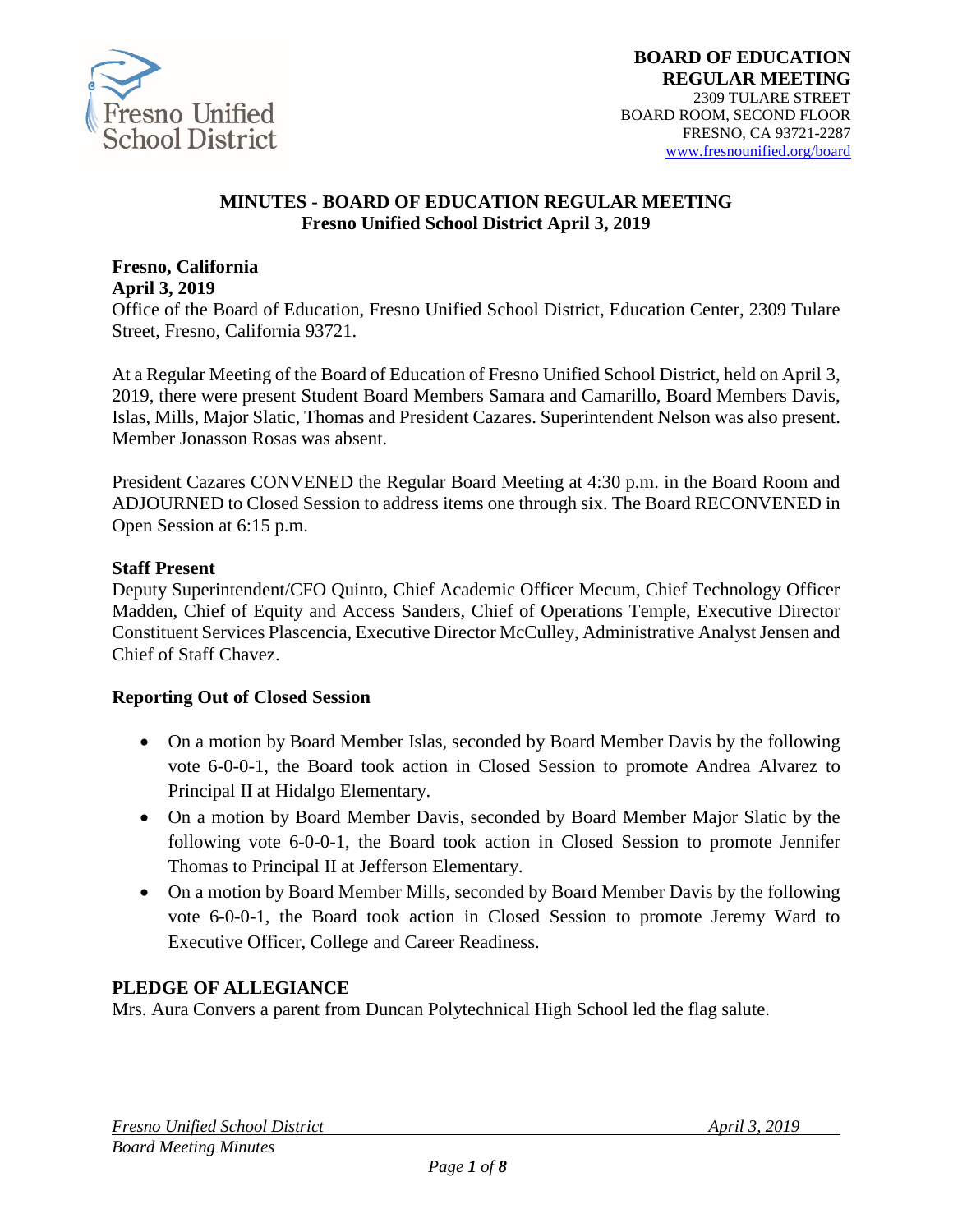#### **HEAR Reports from Student Board Representative**

Ashley Valle and Erik Ramirez, ASB representatives from Cambridge High School shared the success of their credit recovery opportunities. So far, this year with Edgenuity students have recovered 4,123 credits and 715 APEX online program credits. Combining online courses and direct instruction classes, students have recovered 17,447 credits. Valle and Ramirez also shared that Cambridge currently has 25 graduates and 27 students who returned to their comprehensive high school this year. The Alliance program recently organized a book and craft donation to Valleys Children's Hospital and the Academic Decathlon team has earned a total of 17 medals, the most ever at Cambridge High School.

Students from Sequoia Middle School were present and spoke about what they love about being a student at their school.

### **HEAR Report from Superintendent**

- Last week, high schools were administering the SAT, while students in all grade levels are in the midst of the California Science Test and Smarter Balanced Summative Assessments or SBAC testing.
- Early Learning Registration for the 2019/20 school year is now open. Research shows that children who participate in high quality early learning programs are better prepared for kindergarten and beyond. Fresno Unified offers a pre-school/pre-kindergarten program for children during the year at most elementary sites. Classes are available in the morning and afternoon. Registration packets are available on all of our elementary school websites. Once the forms have been completed, parents or guardians can make an appointment with early learning registration team.
- Saturday, April 6 is the District's  $12<sup>th</sup>$  Annual Middle School Tournament of Technology. More than 500 students will compete in technology-based competitions, the largest of its kind in the state. Students compete in 14 categories—Robotics, Video Productions and Design. Favorites include 3D Printer Racecar, 3D Printer Bridge-Builder, Blockbuster Video Trailer and BattleBots.
- April is National Autism Awareness month and schools around the district are holding special events to bring awareness and promote inclusion. From providing parents newsletters, resources and classroom instruction to hosting assemblies, dances, coffee hours and special meals to wearing blue and hosting sensory recesses and more. Autism Awareness Month provides the opportunity to teach our students and staff about autism to further build a positive, accepting environments for all.

#### **OPPORTUNITY for Public Comment on Consent Agenda Items**

There were no members of the Public seeking to address items on the Consent Agenda.

On a motion by Member Mills, seconded by Member Davis, the consent agenda, exclusive of agenda items A-4, A-6, and A-8 which were pulled for further discussion, was approved on a roll call vote of 8-0-0-1 as follows: AYES: Student Board Members Camarillo and Sarama, Board Members: Davis, Islas, Mills, Major Slatic, Thomas and Board President Cazares. ABSENT: Member Jonasson Rosas.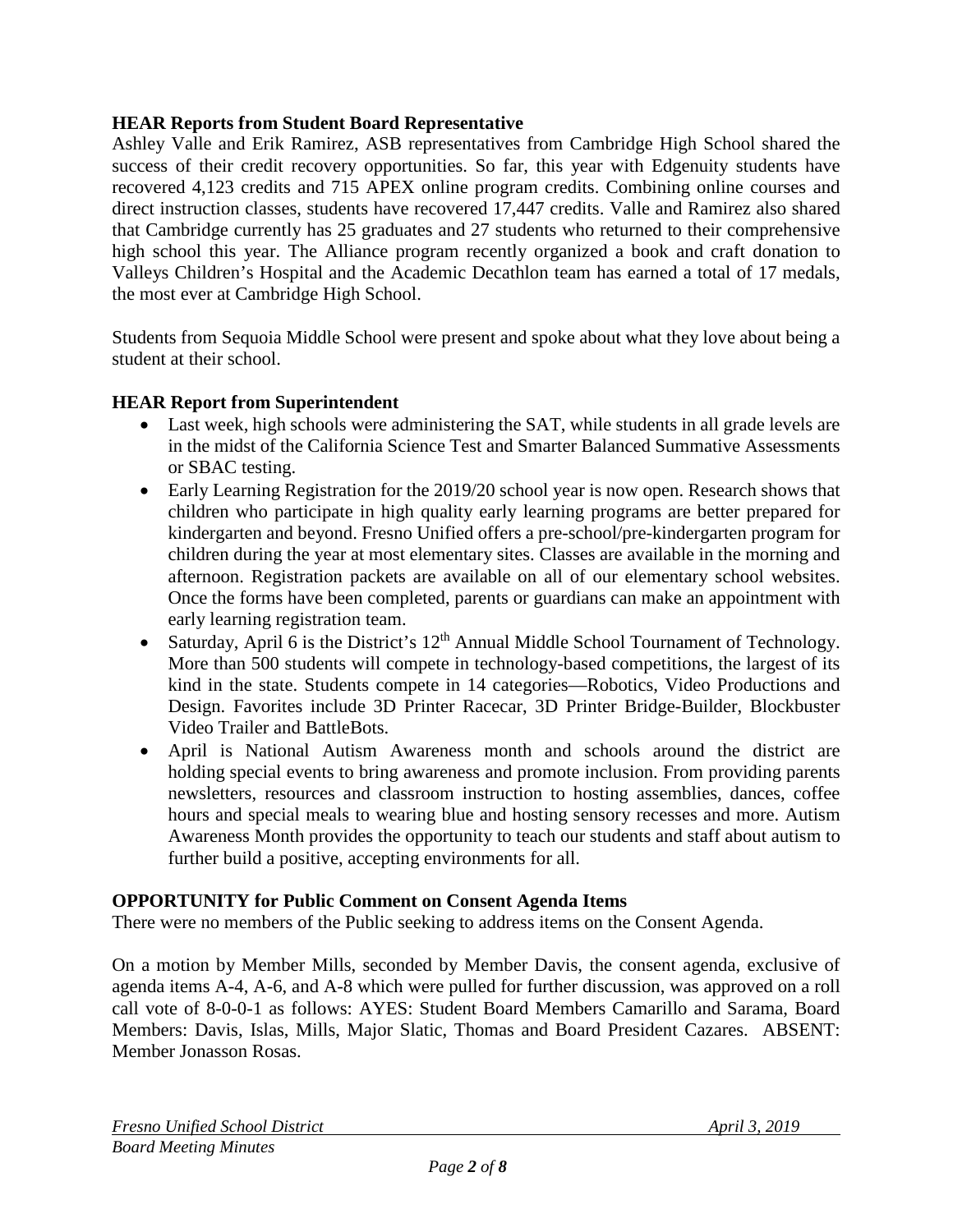# **A. CONSENT AGENDA**

### **A-1, APPROVE Personnel List**

**APPROVED as recommended**, the Personnel List, Appendix A, as submitted.

**A-2, ADOPT Findings of Fact and Recommendations of District Administrative Board ADOPTED as recommended**, the Findings of Fact and Recommendations of District Administrative Panels resulting from hearings on expulsion and re-admittance cases conducted during the period since the March 20, 2019 Regular Board Meeting.

#### **A-3, APPROVE Minutes from Prior Meeting APPROVED as recommended**, the draft minutes for the March 6, 2019 Regular Board Meeting.

#### **A-4, ADOPT Resolution in Honor of César E. Chávez ADOPTED as recommended,** a resolution proclaiming April 11, 2019 as Fresno Unified School District César E. Chávez Day of Service and Learning. The draft resolution will available on, or before, March 29, 2019.

For the record, there were comments from Board Member Islas regarding Agenda Item A-4. A summary is as follows: April 11, 2019 is the César E. Chávez Day of Service and Learning. This will be the 19<sup>th</sup> year for this event, there will be a march from the Saroyan Theater to the Fresno Adult School. Trustee Islas read a quote by César E. Chávez and invited staff and the public to attend the event.

Member Islas moved for adoption of the resolution proclaiming April 11, 2019 as Fresno Unified School District César E. Chávez Day of Service and Learning, seconded by Member Thomas, which carried a vote 6-0-0-1 as follows: AYES: Board Members: Davis, Islas, Mills, Major Slatic, Thomas, and Board President Cazares. ABSENT: Member Jonasson Rosas.

#### **A-5, ADOPT Resolution 18-18, Requesting an Exemption from the Education Code Definition of "School Building" for a Suspension Tutoring Center through the African American Academic Acceleration Program**

**ADOPTED as recommended**, Resolution 18-18, and Exemption Request form SAB (State Allocation Board) 406 to request an exemption from the definition of a "school building" for the West Fresno Family Resource Center building, located at 1802 E. California Avenue in Fresno. The exemption request is for the building to be used as a Suspension Tutoring Center by the African American Academic Acceleration Program. Education Code Section 17283 requires that school buildings be approved by the Division of the State Architect (DSA). However, there is an opportunity for an exemption for buildings to operate without DSA approval provided they comply with local building code and serve fewer than 25 students at one time.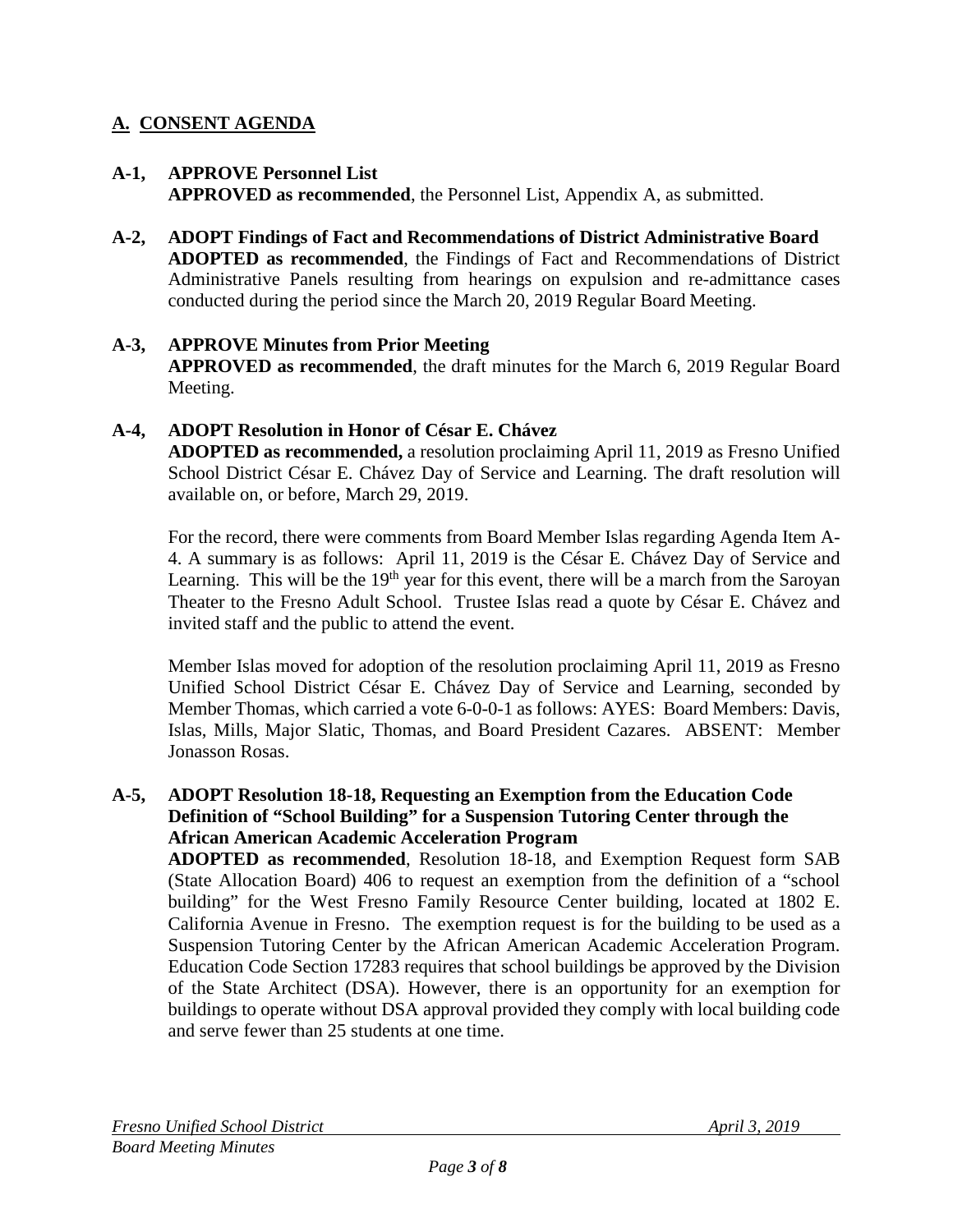### **A-6, APPROVE Independent Contractor Services Agreement with CADA Central**

**APPROVED as recommended**, CADA Central will provide camp programming, facilities, recreation, room, and board for Fresno Unified high school students and adult sponsors. California Association of Directors of Activities/California Association of Student Leaders summer camp will utilize a collaborative learning model for teaching leadership skills and advocacy that will bring positive campus culture building strategies back to all high school sites. The agreement is for a three-year term. Camp will be held annually in July and Fresno Unified students and adults from 13 high schools will be invited to attend.

For the record, there were comments from Board members regarding Agenda Item A-6. A summary is as follows: thanked students for their testimonials, question about the 3-year price agreement for the camp. Leslie Loewen, Director of Campus Culture and Student Member Camarillo were available for clarification.

Member Davis moved for approval of the Independent Contractor Services Agreement with CADA Central, seconded by Member Mills, which carried a vote 6-0-0-1 as follows: AYES: Board Members: Davis, Islas, Mills, Major Slatic, Thomas, and Board President Cazares. ABSENT: Member Jonasson Rosas.

### **A-7, APPROVE Agreement with Trauma Resource Institute**

**APPROVED as recommended**, an agreement with the Trauma Resource Institute which will provide two, three-day courses on the Trauma Resiliency Model to 43 Prevention  $\&$ Intervention social workers. The course is designed to teach skills to clinicians working with children and adults with traumatic stress reactions.

### **A-8, APPROVE Amendment to Agreement with Envision Insurance Company for Retiree Prescription Services**

**APPROVED as recommended**, an amendment to the agreement with Envision Insurance Company (Envision Rx Plus) to provide Medicare eligible retiree prescription benefit services. On December 12, 2018 the Board of Education approved a one-year agreement with Envision Rx Plus. The approved agreement commenced January 1, 2019 and will terminate December 31, 2019, unless renewed for a subsequent term.

For the record item A-8 was pulled by mistake.

Member Davis moved for approval of the Amendment to Agreement with Envision Insurance Company for Retiree Prescription Services, seconded by Member Mills, which carried a vote 6-0-0-1 as follows: AYES: Board Members: Davis, Islas, Mills, Major Slatic, Thomas, and Board President Cazares. ABSENT: Member Jonasson Rosas.

## **A-9, APPROVE Award of Bid 19-23 Sections A and B, Yosemite Middle School and Duncan High School Gymnasium Bleacher Installation**

**APPROVED as recommended**, bid 19-23 Sections A and B, to replace the gym bleachers at Yosemite Middle School and Duncan High School. The project includes installing district-provided bleachers, electrical power connections, and related signage for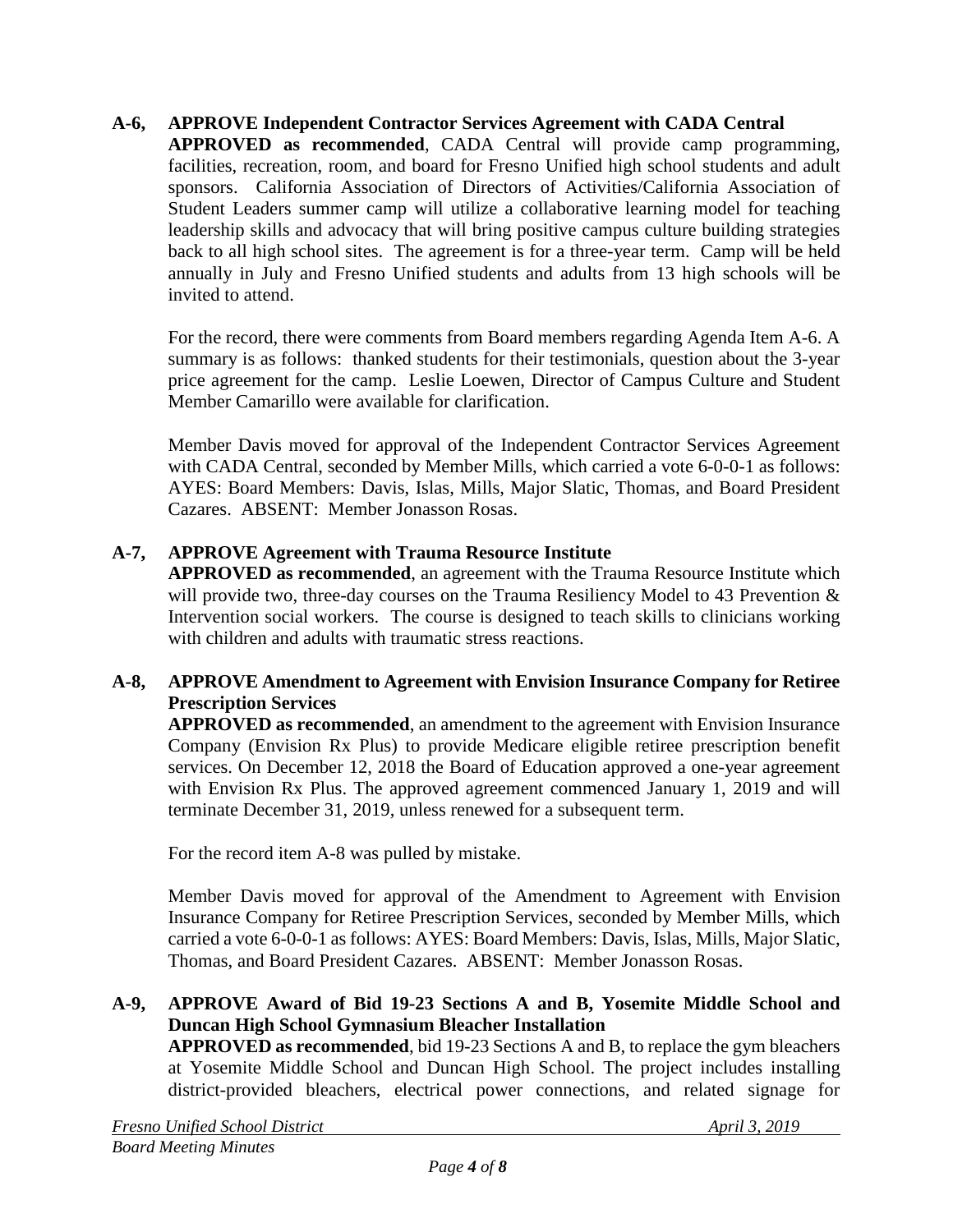accessibility. The bleachers require replacement based on evaluation of need including age, condition, repair history, and difficulty in locating replacement parts. The deferred maintenance plan includes replacing aging gym bleachers across the district. Staff recommends award to the lowest responsive, responsible bidders: Section A – Haus Construction, Inc. (Fresno, California) \$94,421; Section B – Viking Enterprises (Fresno, California) \$39,450.

**A-10, APPROVE Award of Bid 19-25, Compressed Natural Gas (CNG) School Buses APPROVED as recommended**, bid 19-25, to purchase three new air-conditioned CNG school buses to replace 1989 model year diesel buses that do not meet upcoming California Air Resources Board emissions standards. The cost of the new buses is substantially supported by grant funding. Staff recommends award to the lowest responsive, responsible bidder: BusWest (Carson, California) \$622,197.

# **A-11, RATIFY the Filing of a Notice of Completion**

**RATIFIED as recommended**, a Notice of Completion for the following project, which has been completed according to plans and specifications. Bid 18-22, Rata High School Modernization.

# **END OF CONSENT AGENDA**

# **UNSCHEDULED ORAL COMMUNICATIONS**

- **Shawn Albert** Spoke about the equity of LCAP and LCFF funds spent on student in Fresno Unified. Focused on specialty region of Addicott, Rata, and the Adult Transition Program.
- **Jennifer Silva and Michelle Bronson** Spoke to raise awareness of the rights of students whom are Deaf and Hard of Hearing as well as the rights of their parents. Highlighted areas in which she felt the district could improve.
- **Daniel Santovo** Spoke on behalf of his daughter and the positive impact the cochlear program at Birney has had with his daughter.
- **Alex and Elizabeth Castellanos** Spoke about the spoken language program at Birney and how it has impacted their daughter. Feels that families should have a choice between a spoken language or sign program.
- Lane Davies Spoke about combining the sign and spoken language program at Birney and Norseman.
- **Toryn Triplitt**  Spoke about her experience with the cochlear program at Birney.
- **Traci Triplitt** Spoke about the listening and spoken language program at Birney and the importance of access to choice of communication options for children.
- **Cortez Barriente** Spoke about his positive experience with the spoken language program at Birney.

For the record, Brian Beck Assistant Superintendent was available to provide clarification.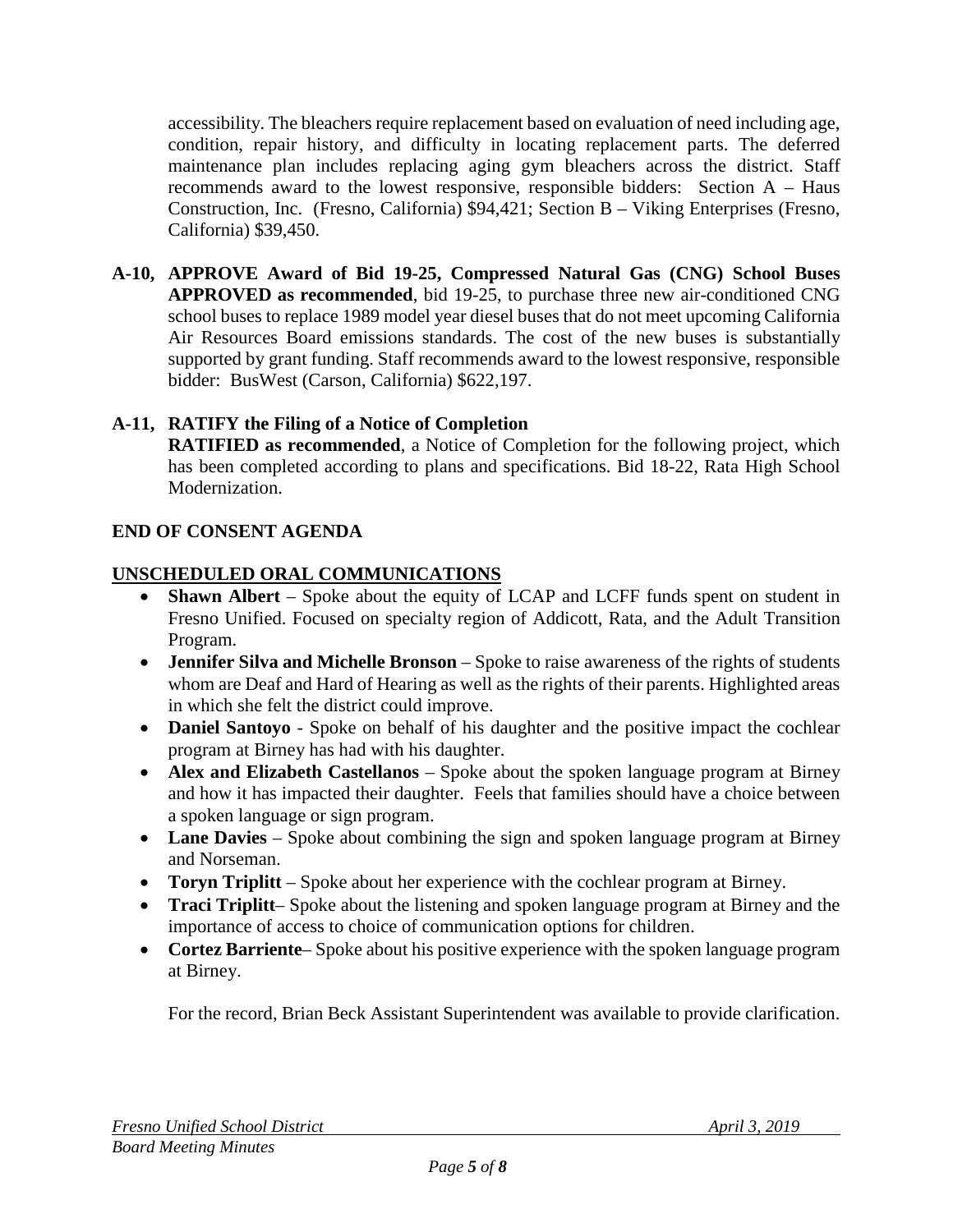## **B. CONFERENCE/DISCUSSION AGENDA**

#### **AGENDA ITEM B-12, DISCUSS and APPROVE Revised Fresno High School Long-Range Master Plan**

The recommended updated long-range facility master plan for Fresno High School will be presented for discussion and approval. The purpose of a master plan is to provide a vision for future facility needs as resources are available, so that campus investment aligns with identified long-term planning objectives. There is a master plan for each comprehensive high school. Approval of master plans does not commit the district to implementing projects, but provides guidance for doing so. Presentation by Chief Operations Officer Karin Temple, Architect Laura Knauss and Principal Lionakis.

For the record, there were comments/questions from Board members regarding Agenda Item B-12. A summary is as follows: Approval process for plans when changes are made? Are timelines being pushed back when changes are made? When will the District break ground? Is there a set timeline when master plans are reviewed or is it as needs arise? Are there plans to develop master plans for elementary and middle school or alternative education sites? Is there a cost associated with the master plan? What is the average cost to develop a master plan? What budget is used to cover the cost of developing master plans? Is the District consciously looking at fence and gate needs at sites? Concern that promises made in 2010 to the community are not addressed in the 2016 master plan. Great need for a second gym. There are buildings at Fresno High which are so old they cannot be retrofitted with air conditioning. Fresno High may be smallest high school by square footage but is not smallest by enrollment. Accessibility of cafeteria to students. Classrooms which will meet the state standards. Bond measures and long-range plans. Chief Operations Officer Karin Temple, Architect Laura Knauss and Principal Lionakis were available to provide clarification.

#### **OPPORTUNITY for Public Comment on Conference/Discussion Agenda Item B-12**.

- Angelica Figueroa Spoke about facility conditions at Fresno High School.
- Keith Pempek Spoke about being a coach and student at Fresno High School. He advocated for the auxiliary gym.
- Stephen Spencer Spoke about family history with Fresno High School. Thanked the Board for the original work (two new wings) at Fresno High. Spoke about the thriving community in the Fresno High School area. Fresno High is a jewel of classic architecture.

Member Mills moved for approval of the Revised Fresno High School Long-Range Master Plan, seconded by Member Thomas, which carried a vote 6-0-0-1 as follows: AYES: Board Members: Davis, Islas, Mills, Major Slatic, Thomas, and Board President Cazares. ABSENT: Member Jonasson Rosas.

#### **Agenda Item B-13, PRESENT and DISCUSS the 2019/20 Strategic Budget Development**

The 2019/20 Governor's Proposed Budget was released on January 10, 2019. The Board of Education has discussed the Governor's proposal and the potential impacts on Fresno Unified, as well as the strategic budget development process, at the following Board of Education meetings: